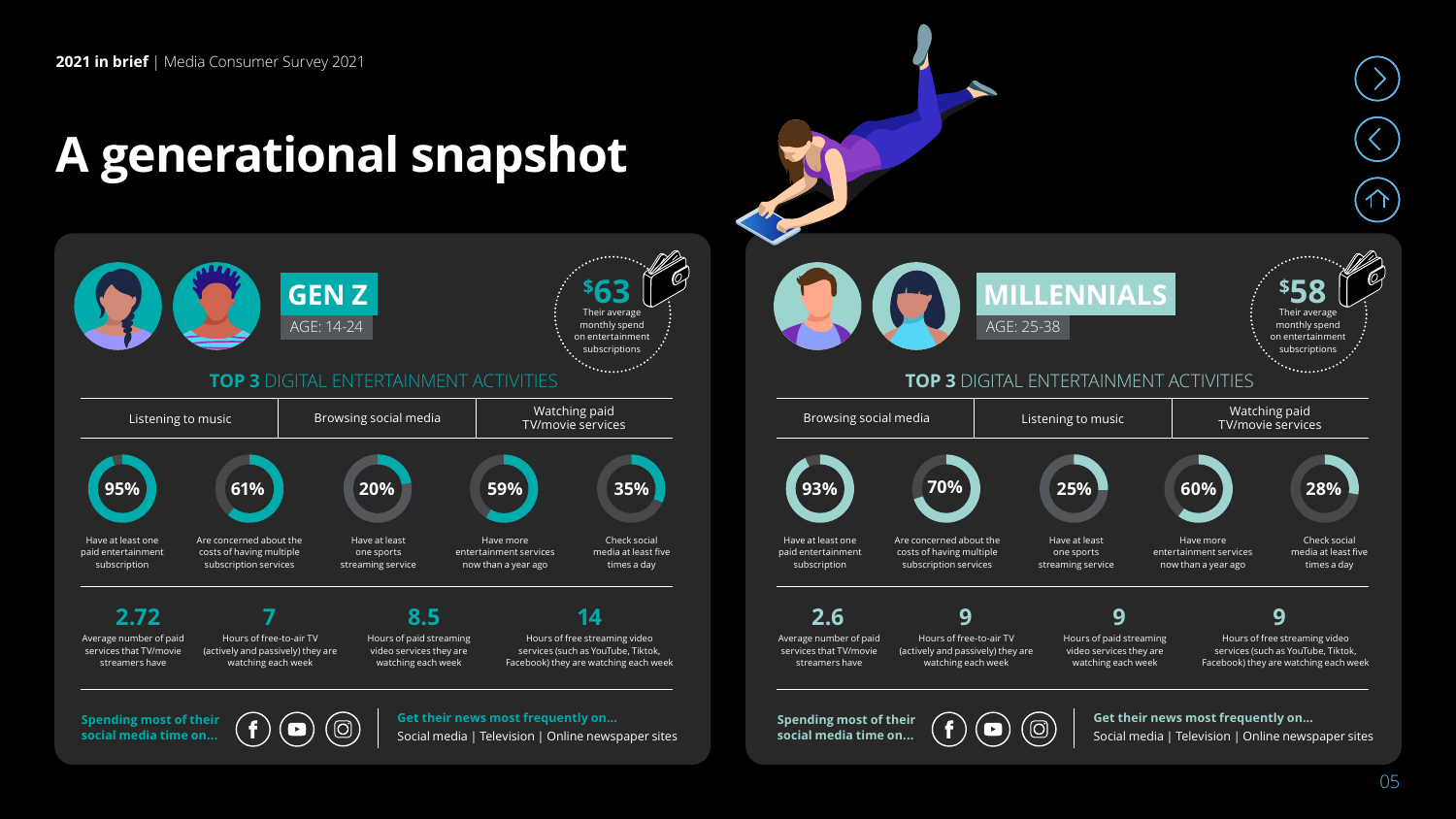**social media time on...** 

## **A generational snapshot**



Watching live free-to-air TV  $\parallel$  Listening to the radio  $\parallel$  Watching paid streaming TV/movie services and Listening to music (tie) Check social media at least five times a day Have at least one paid entertainment subscription Are concerned about the costs of having multiple subscription services Have at least one sports streaming service Have more entertainment services now than a year ago Their average monthly spend on entertainment subscriptions **\$ BOOMERS 56 TOP 3** DIGITAL ENTERTAINMENT ACTIVITIES Average number of paid services that TV/movie streamers have Hours of paid streaming video services they are watching each week Hours of free streaming video services (such as YouTube, Tiktok, Facebook) they are watching each week Hours of free-to-air TV (actively and passively) they are watching each week **1.86 18 5 4**

**Spending most of their social media time on...** 

Television | Social media | Radio

06

**Get their news most frequently on…** Television | Radio | Printed newspapers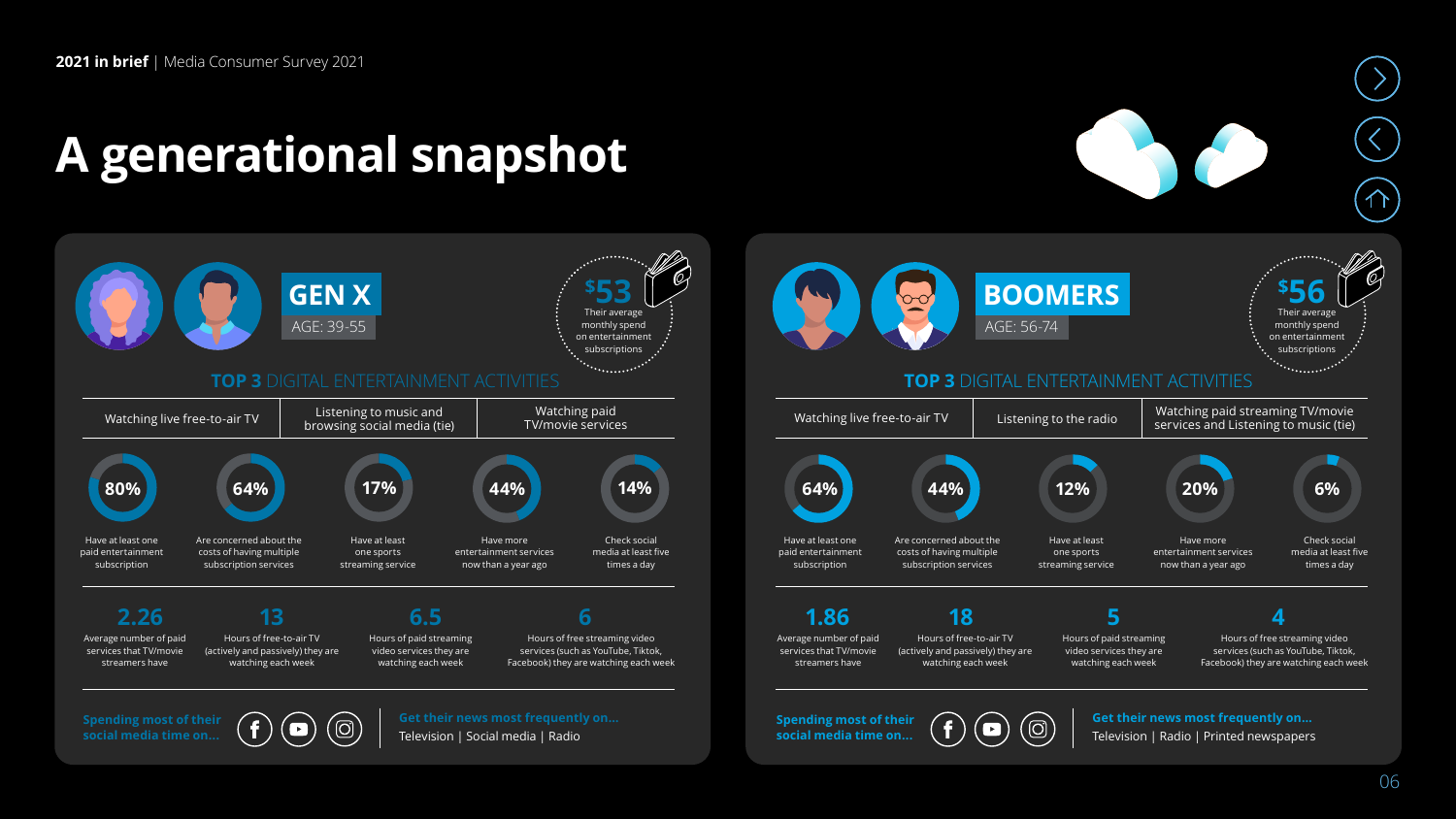**Spending most of their social media time on...** 

## **A generational snapshot**



**Get their news most frequently on…** Television | Radio | Printed newspapers

Managing and consuming multiple services is becoming complex and the race is on to solve audience experience

07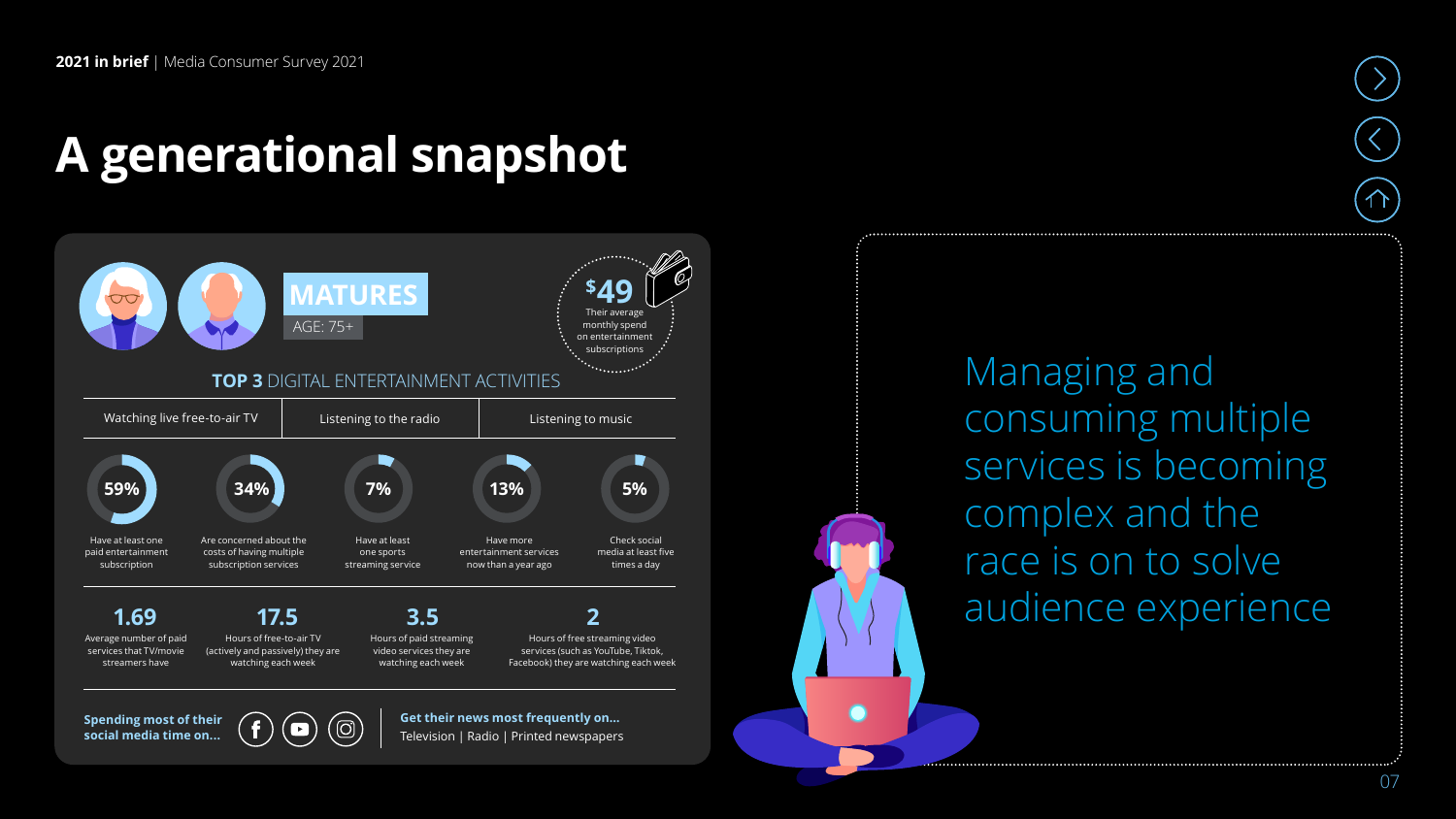## **Subscription fatigue? Not yet.**



#### **But the costs are rising**

**\$50**

the average **target** entertainment subscriptions monthly spend

**60%**

treat all subscriptions as part of one total household budget

# **\$55**

the average **actual** entertainment subscriptions monthly spend

**58%** are concerned about the

costs of multiple services

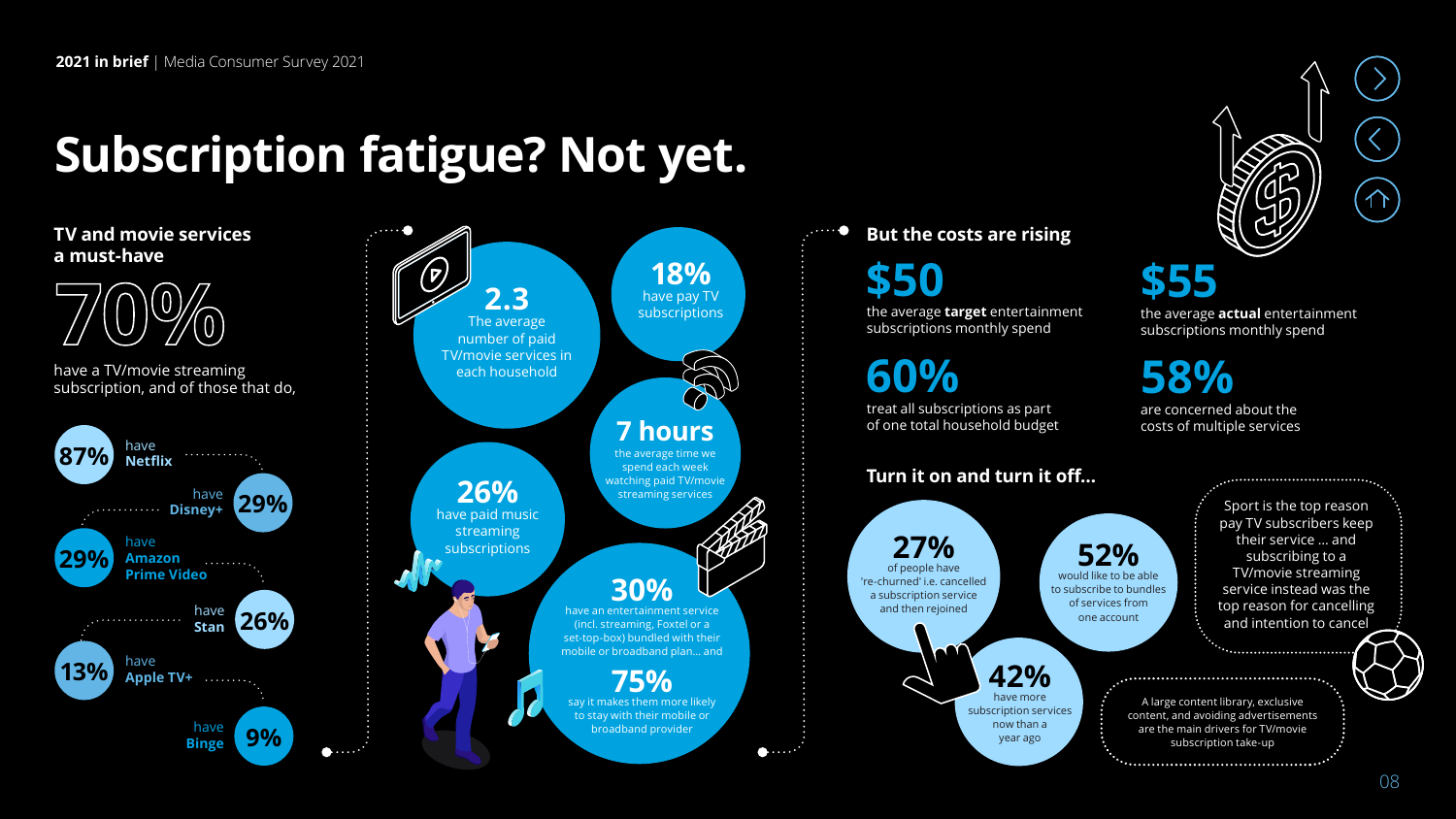## **Advertising**

#### **We're still ad-verse…**

**46%**  are most willing to engage with ads on TV, way ahead of smartphones (20%) **46%** actively block apps and websites from tracking

**80%**  tend to skip online video ads if given the option to do so

#### **But there could be trade-offs**

**52%** willing to watch mobile ads to get free content

```
47%
would be willing to watch ads on 
a TV/movie streaming service if it
```
reduced the subscription cost significantly

#### **49%** said that if they cannot skip a video ad, they will not wait to watch the content

**28%** use ad blocking software

their data



#### **What types of content would you pay for in order to avoid ads?**

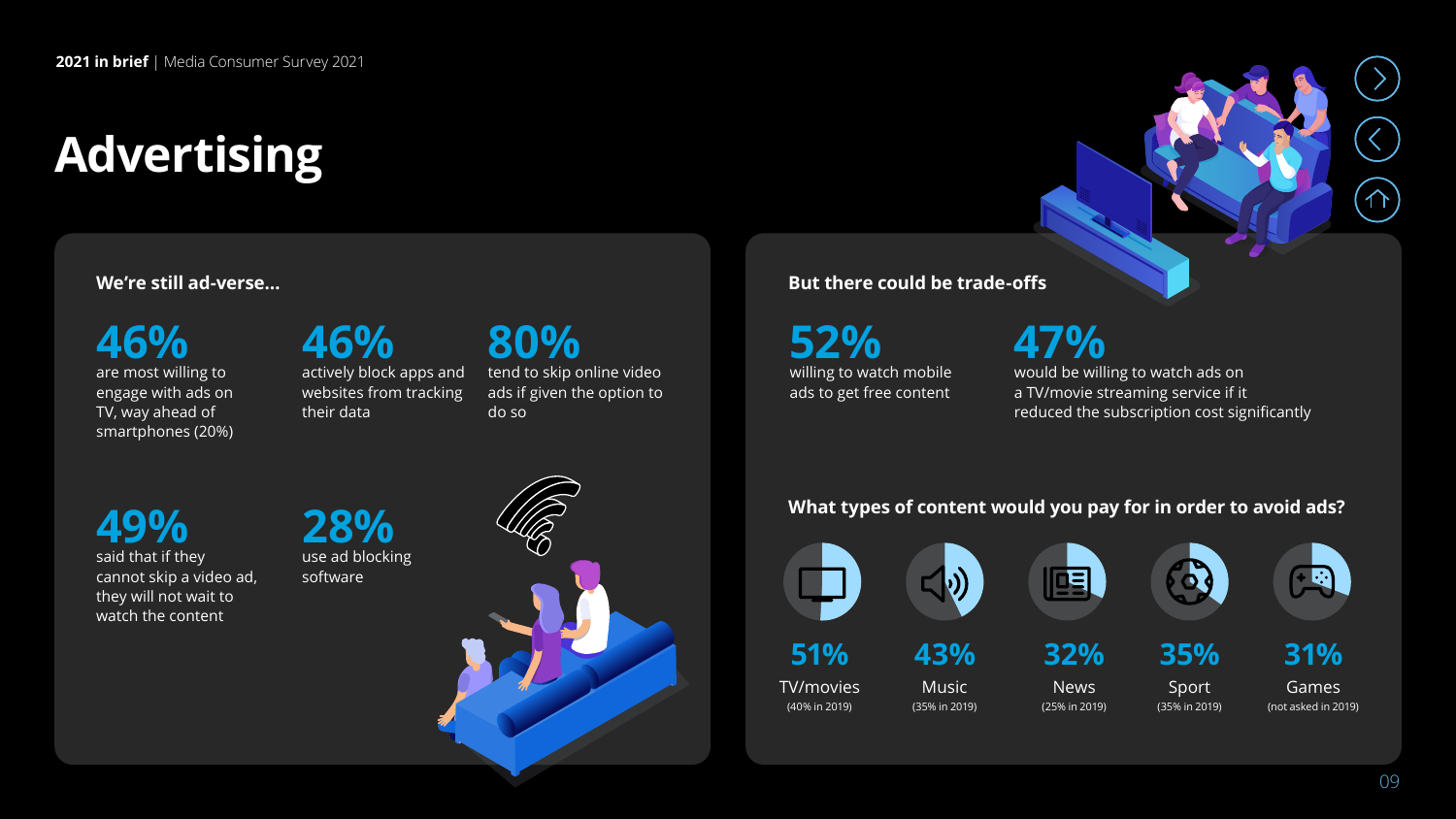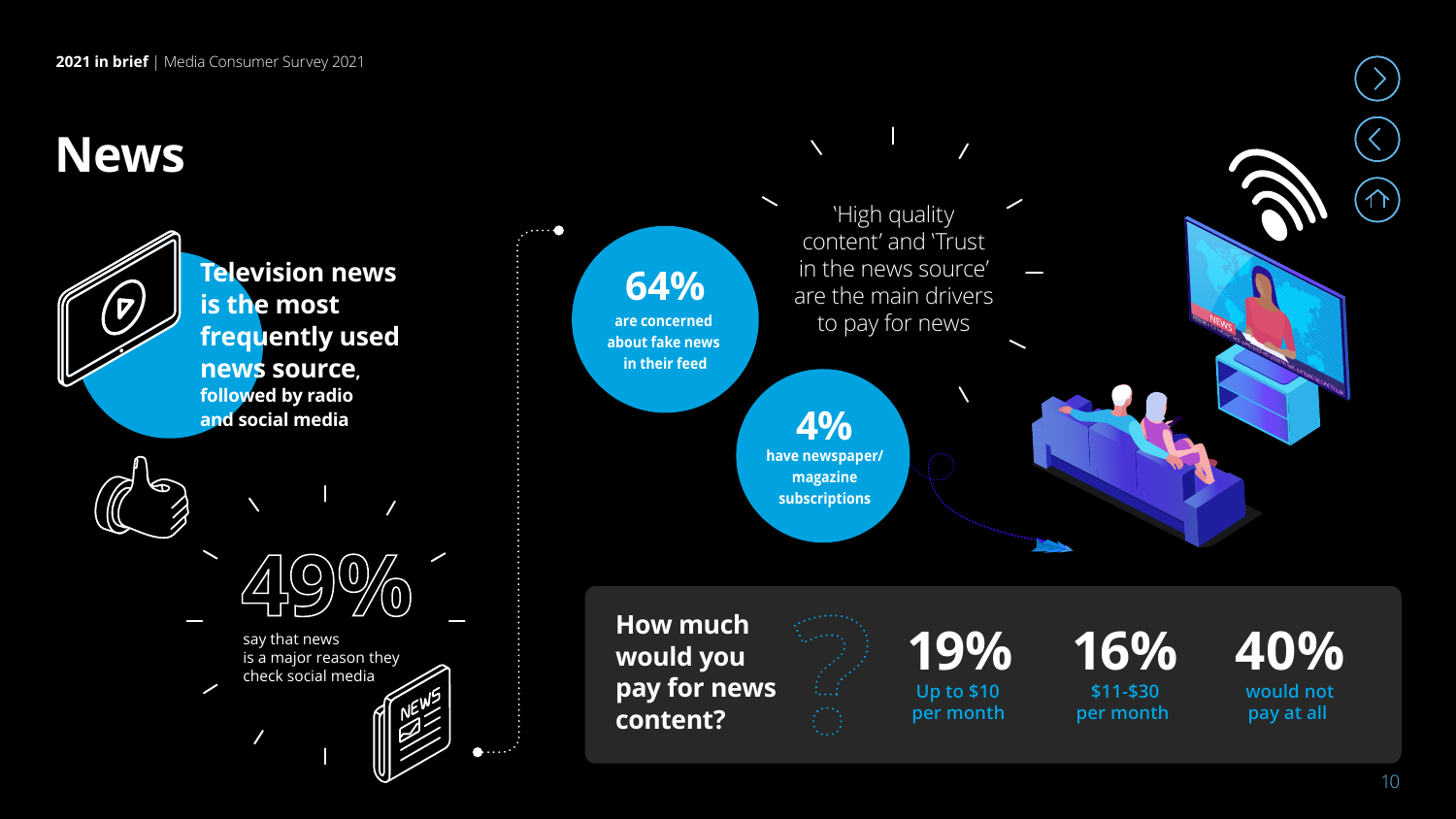